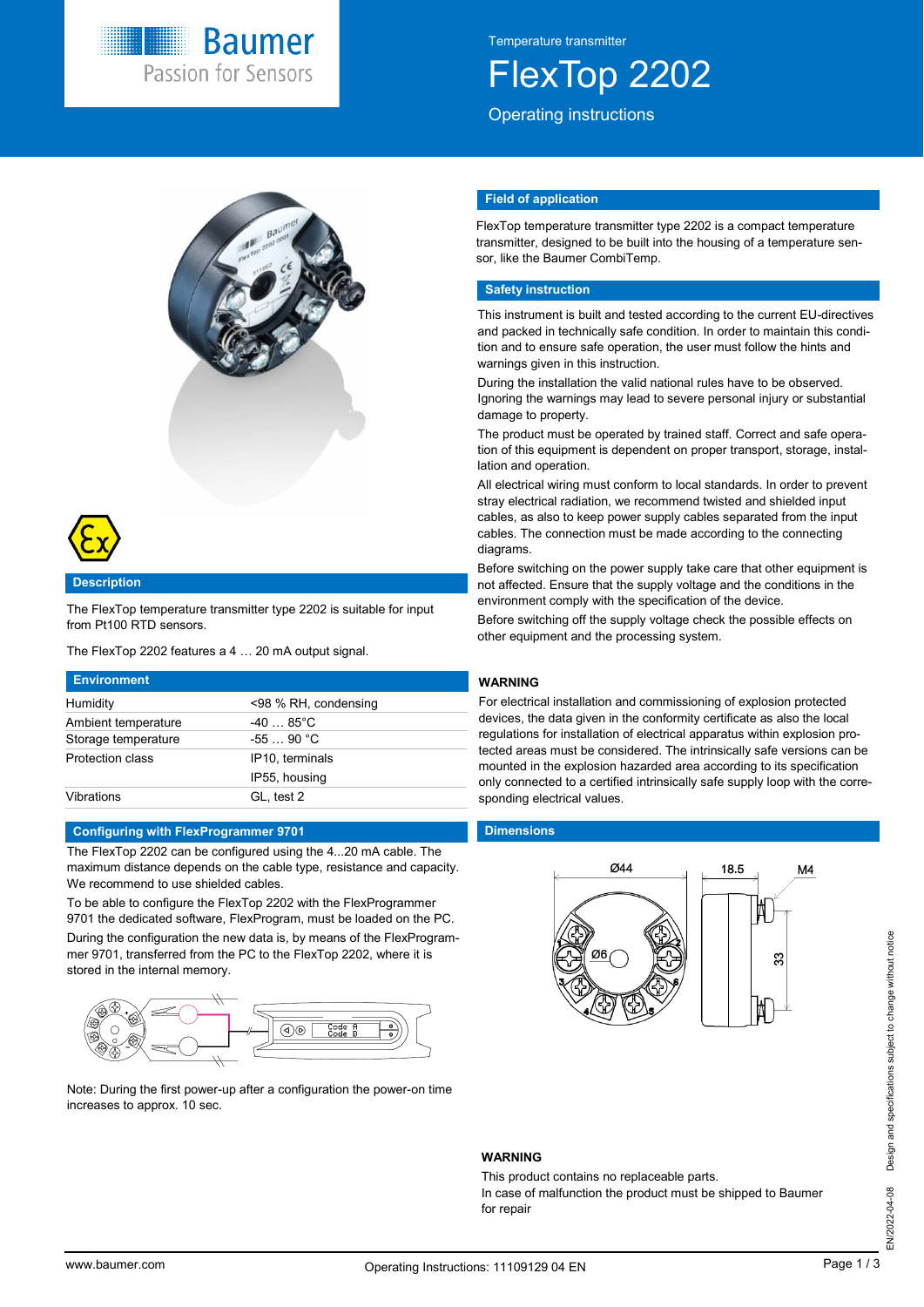

Temperature transmitter

FlexTop 2202

Operating instructions

#### **Electrical installation**



#### **Connection diagram (non-EX application)**





Can be configured Can be configured Can be configured



No cable compensation 3-wire cable compensation 4-wire cable compensation